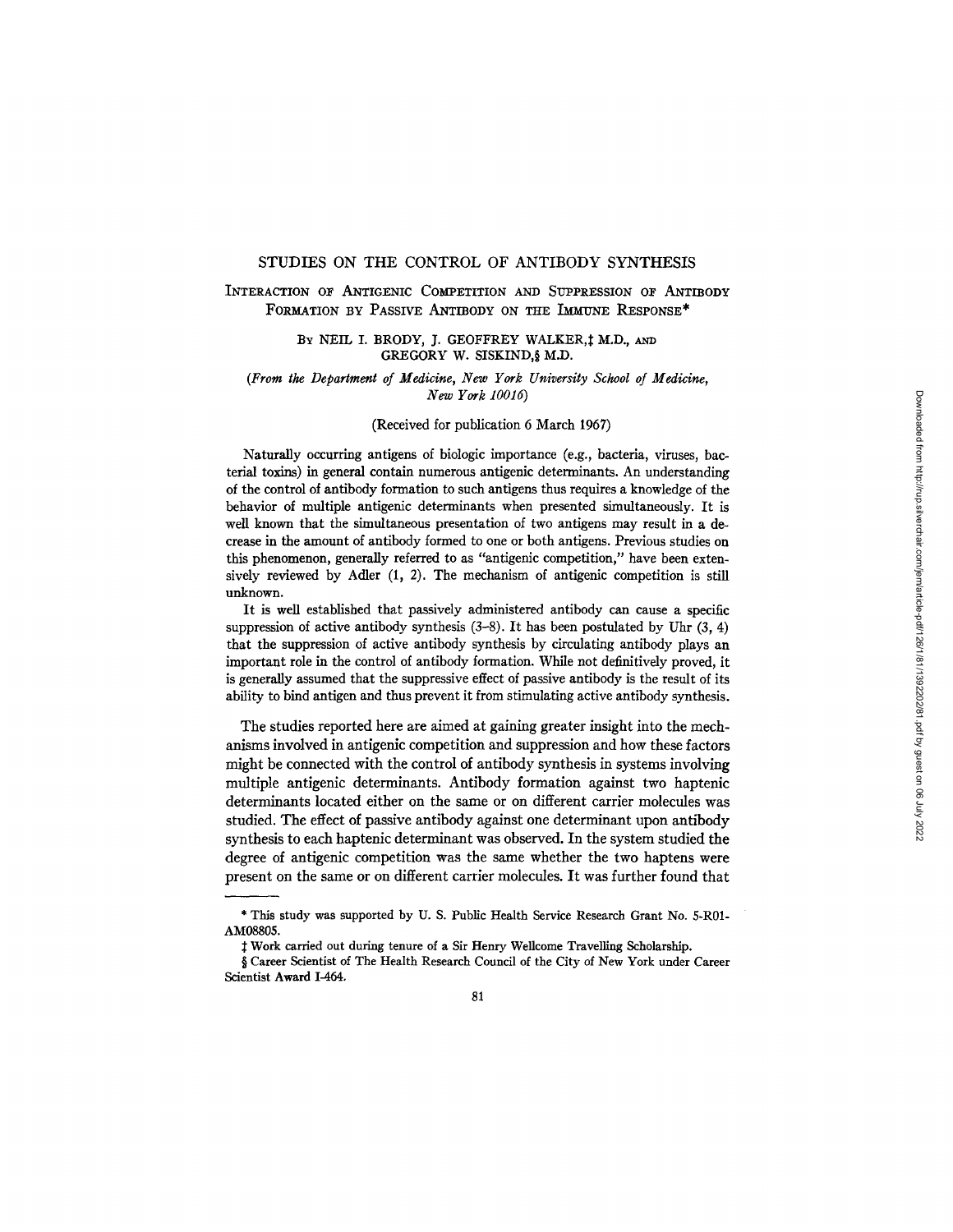passive antibody to one hapten resulted in suppression of antibody formation against that determinant without affecting the antibody production against the second determinant, provided the two determinants were on the same carrier molecule. When the two determinants were on different carrier molecules, suppression of synthesis of one antibody with passive antiserum resulted in increased formation of antibody against the second hapten.

## *Materials and Methods*

*Animals.*—New Zealand rabbits weighing from 2 to 2.5 kg were used throughout.

*Antigens.--Diifitrophenylated* (DNP) proteins were prepared as Eisen et al. described  $(9-11)$ , by reacting the protein with 2,4-dinitrobenzene sulfonic acid at room temperature under alkaline conditions. The product was purified by repeated acid precipitation followed by extensive dialysis.

Arsenilic acid derivatives (R-Azo) of proteins were prepared as follows. 0.26 g of  $\phi$ -arsenilic acid, 0.02 g of KBr, and 1.5 ml of 2  $\times$  HCl were dissolved in 34 ml of distilled water and held in an ice-salt bath. 0.085 g of NaNO2 dissolved in 2.5 ml of cold distilled water was added to the solution of arsenilic acid with stirring over a 5 min period. The resulting solution was kept cold and immediately added, dropwise, over a 15 min period with continuous stirring, to a solution of 2.5 g of protein in 250 ml of 0.1  $\mu$  borate buffer, pH 8.0. The reaction was carried out in the cold and the pH was maintained between 9.0 and 9.5 by addition of 1 N NaOH. After dialysis against phosphate-buffered saline (PBS:  $0.15 ~M$  NaCl,  $0.01 ~M$  phosphate buffer, pH 7.4) the derivatized protein was precipitated by acidification of the solution to pH 3.5 with 5  $\times$  acetic acid. The precipitate was collected by centrifugation and dissolved in a 1:1 mixture of ethanol and PBS  $(0.15 \text{ m NaCl}, 0.01 \text{ m}$  phosphate buffer, pH 7.4). Acid precipitation and resolution were repeated four times and the final product was dissolved and dialyzed against multiple changes of PBS.

When doubly conjugated proteins were prepared, DNP groups were first coupled to the protein followed by coupling of R-Azo groups.

The concentrations of hapten-conjugated proteins were determined by drying known volumes to constant weight at 95-100°C. The "dry weights" so obtained were corrected for the weight of buffer present. The degree of DNP substitution was estimated spectrally by assuming that all hapten groups were coupled to  $\epsilon$ -amino groups of lysine and by using the molar absorbancy of free  $\epsilon$ -DNP-L-lysine [17,530 at 360 m $\mu$  (12)]. The degree of substitution of R-Azo derivatives was very roughly estimated (13) from their absorbancy in alkali at 500 m $\mu$ , assuming all R-Azo groups were coupled to tyrosine residues. The values reported for the degree of substitution are admittedly only rough estimates. However, since one preparation of each antigen was used throughout and none of the conclusions arrived at required accurate knowledge of the degree of substitution, the use of more critical methods for estimating the extent of substitution was not deemed necessary.

The following compounds were prepared (subscripts refer to estimated numbers of groups per molecule of protein assuming a molecular weight of 150,000 for bovine and rabbit gamma globulin and 330,000 for bovine fibrinogen): dinltrophenylated bovine fibrinogen (DNP150- BF), dinitrophenylated bovine gamma globulin  $(DNP<sub>60</sub>-BGG and  $DNP<sub>21</sub>-BGG$ ), dinitro$ phenyiated rabbit gamma globulin (DNP28-RGG), arsenilate-azo-rabbit gamma globulin (R-Azo<sub>12</sub>-RGG), arsenilate-azo-bovine gamma globulin (R-Azo<sub>15</sub>-BGG), rabbit gamma globulin substituted with both arsenilate and DNP groups  $(R-Az_{016}-DNP_{27}-RGG)$ , and bovine gamma globulin substituted with both arsenilate and DNP groups (R-Azo16-DNP $_{21}$ -BGG).

Quantitative precipitin reactions were carried out on serum from animals immunized with either R-Azo $_{16}$ -DNP<sub>27</sub>-RGG or a mixture of DNP<sub>28</sub>-RGG and R-Azo $_{12}$ -RGG. In each case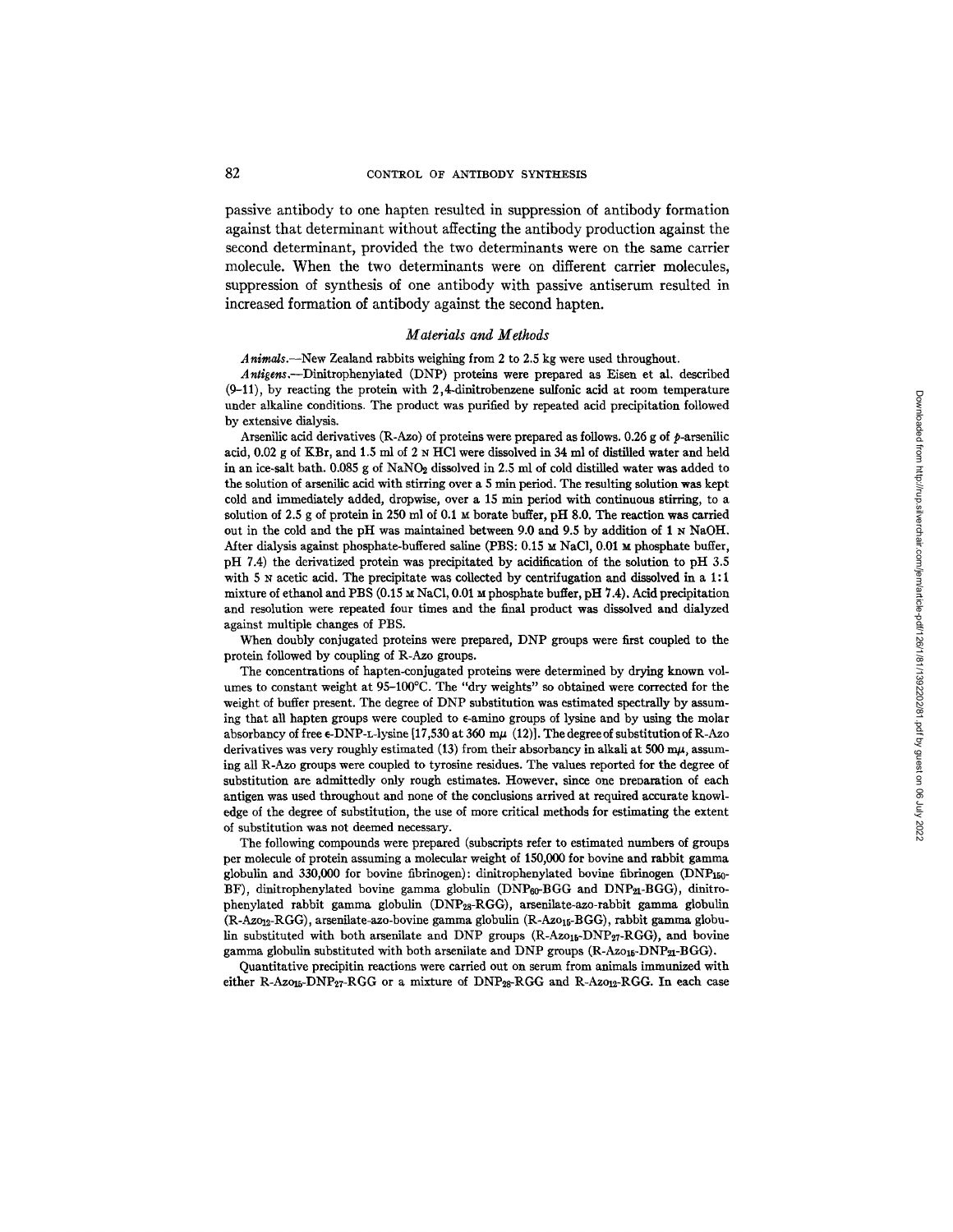$R-Azo_{15}-DNP_{21}-BGG$ ,  $DNP_{21}-BGG$ , and  $R-Azo_{15}-BGG$  were used as precipitating antigens. The amount of antibody precipitated by  $R-Az$ o<sub>15</sub>-DNP<sub>21</sub>-BGG was always equal to the sum of the amounts of antibody precipitated with DNP<sub>21</sub>-BGG and with R-Azo<sub>15</sub>-BGG, whether the precipitation reactions with  $DNP_{21}$ -BGG and with R-Azo<sub>15</sub>-BGG were carried out on separate aliquots of serum or sequentially on the same serum sample. It should be noted further that, by spectral analysis, the doubly coupled antigen  $(R-Az<sub>O16</sub>-DNP<sub>27</sub>-RGG)$  was completely preeipitable by either purified anti-DNP antibody or purified anfi-arsenilate antibody under conditions of antibody excess.

*Immunization Procedures.--Rabbits* were immunized by a single injection of 5 mg of antigen emulsified in complete Freund adjuvant. The antigens used for immunization were DNP2s-RGG, R-Azo $_{12}$ -RGG, and R-Azo $_{15}$ -DNP<sub>27</sub>-RGG (RGG coupled with both DNP and R-Azo haptens). The antigen was administered in a total volume of 2.5 ml divided equally among the four foot pads and the back of the neck. Animals were bled 13 and 20 days after antigen injection. When animals were to be immunized with two haptens coupled to different carrier molecules, the two antigens were mixed before emulsification and 5 mg of each antigen was administered.

When passive antibody was to be administered, it was, in all cases, given intravenously 1 day prior to injection of antigen. Antiserum used for suppression was pooled antiserum obtained from groups of 5-15 rabbits bled either 4 wk after immunization with  $\text{DNP}_{60}\text{-BGG}$ , or 3 wk after immunization with R-Azo $_{12}$ -RGG, or 6 wk after immunization with R-Azo $_{15}$ -BGG. Details are indicated in legends to the appropriate tables.

*Precipitation Reactions*.--Antibody measurements were in all cases carried out by quantitative precipitation reactions (9, 14), using R-Azo<sub>15</sub>-BGG and DNP<sub>150</sub>-BF as precipitating antigens. Reaction mixtures were incubated at 37°C for 1 hr and were then held at 4°C for 24 hr before assay. Washed specific precipitates were dissolved in 0.02  $\text{M}$  sodium lauryl sulfate (recrystallized from 95% ethanol before use) and assayed spectrally. Antibody concentrations were determined from the  $278 \text{ m}\mu$  absorbancy of the dissolved specific precipitates after correction for the absorbancy contributed by the antigen. This was calculated from the absorbancy of the dissolved specific precipitates at 360 m $\mu$  in the case of DNP<sub>150</sub>-BF and 400 m $\mu$  in the case of R-Azo<sub>15</sub>-BGG.  $E_1^{1\%}$  at 278 m $\mu$  for rabbit antibody was taken as 14.0. Complete precipitin curves using at least five different amounts of antigen were determined for each serum sample. The results reported are the amounts of antibody per milliliter of serum precipitated at the peak of the precipitin curves. To permit more accurate analysis, for the precipitation reactions we chose antigens which characteristically exhibit long, fiat, equivalence zones with little inhibition in antibody excess (15).

#### RESULTS

The immune response of normal rabbits to  $R-Az_{012}-RGG$ ,  $DNP_{28}-RGG$ , mixtures of  $R-Az_{O12}-RGG$  and  $DNP_{28}-RGG$ , and to the doubly coupled antigen  $R-Azo_{16}-DNP_{27}-RGG$  is indicated in Table I. The data are expressed as milligrams of antibody per milliliter of serum as determined by quantitative precipitin reactions using  $DNP<sub>150</sub>-BF$  or R-Azo<sub>15</sub>-BGG as antigens. With RGG as carrier, animals would be expected to make little or no antibody specific for the carrier molecule itself and on testing of several samples, the amounts of antibody precipitable with DNP<sub>28</sub>-RGG and with DNP<sub>150</sub>-BF were essentially identical. Nevertheless, in order to ensure that only antihapten antibody was measured, precipitin reactions were carried out with the hapten attached to carriers different from those used for immunization. From the data reported in Table I, it is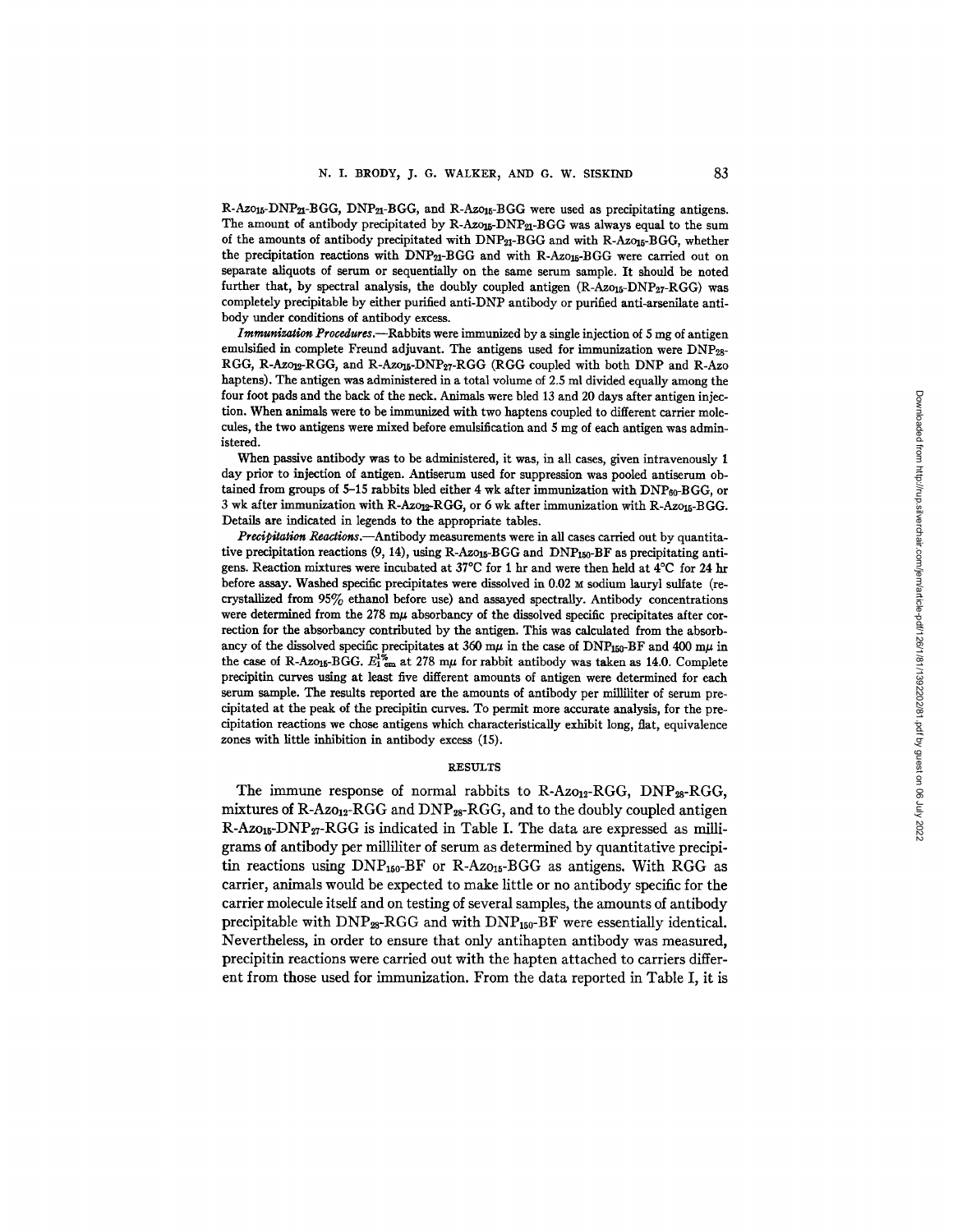| Antigen<br>R-Azo-RGG | No.<br>$1 - 78$<br>$1-79$<br>$1-80$<br>$1 - 81$<br>$1 - 82$ | Anti-DNP<br>mg/ml | Anti-R-Azo<br>mg/ml<br>0.76<br>0.85 | Anti-DNP<br>mg/ml | Anti-R-Azo<br>mg/ml<br>0.86 |
|----------------------|-------------------------------------------------------------|-------------------|-------------------------------------|-------------------|-----------------------------|
|                      |                                                             |                   |                                     |                   |                             |
|                      |                                                             |                   |                                     |                   |                             |
|                      |                                                             |                   |                                     |                   |                             |
|                      |                                                             |                   |                                     |                   | 1.10                        |
|                      |                                                             |                   | 0.55                                |                   | 0.66                        |
|                      |                                                             |                   | 0.59                                |                   | 1.38                        |
|                      |                                                             |                   | 0.74                                | .                 | 0.50                        |
| Average              |                                                             |                   | 0.70                                |                   | 0.90                        |
| DNP-RGG              | $1 - 85$                                                    | 0.66              |                                     |                   |                             |
|                      | 1-86                                                        | 0.94              |                                     | 0.94              |                             |
|                      | $1-87$                                                      | 1.82              |                                     | 1.76              |                             |
|                      | 1-88                                                        | 0.54              |                                     | 0.61              |                             |
|                      | 1-89                                                        | 0.62              |                                     |                   |                             |
|                      | $1-90$                                                      | 0.63              |                                     |                   |                             |
|                      | 1-91                                                        | 0.61              |                                     | 0.56              |                             |
| Average              |                                                             | 0.83              |                                     | 0.97              |                             |
| R-Azo-RGG            | 45                                                          | 0.18              | 0.09                                | 0.32              | 0.04                        |
| $\div$               | 46                                                          | 0.23              | 0.07                                | 0.30              | 0.10                        |
| DNP-RGG              | 47                                                          | 0.58              | 0.18                                | 0.55              | 0.12                        |
|                      | 48                                                          | 0.36              | 0.09                                | 0.36              | 0.10                        |
|                      | 49                                                          | 0.21              | 0.13                                | 0.12              | 0.04                        |
| Average              |                                                             | 0.31              | 0.11                                | 0.33              | 0.08                        |
| R-Azo-DNP-RGG        | 35                                                          | 0.18              | 0.22                                | 0.53              | 0.31                        |
|                      | 36                                                          | 0.34              | 0.13                                | 0.55              | 0.23                        |
|                      | 37                                                          | 0.07              | 0.09                                | 0.19              | 0.19                        |
|                      | 38                                                          | 0.16              | 0.13                                | 0.52              | 0.21                        |
|                      | 39                                                          | 0.51              | 0.23                                | 0.48              | 0.13                        |
|                      | $1-06$                                                      | 0.10              | 0.03                                | 0.15              | 0.02                        |
|                      | $1-07$                                                      | 0.30              | 0.07                                | 0.52              | 0.06                        |
|                      | $1 - 08$                                                    | 0.10              | 0.00                                | 0.21              | 0.00                        |
|                      | 1-09                                                        | 0.51              | 0.10                                | 0.56              | 0.07                        |
|                      | $1-10$                                                      | 0.58              | 0.18                                | 0.73              | 0.06                        |
|                      | $1-26$                                                      | 0.13              | 0.00                                | 0.14              | 0.00                        |
|                      | $1 - 27$                                                    | 0.31              | 0.07                                | 0.19              | 0.04                        |
|                      | $1 - 28$                                                    | 0.19              | 0.00                                | 0.42              | 0.00                        |
|                      | $1-29$                                                      | 0.46              | 0.08                                | 0.79              | 0.04                        |
|                      | $1-30$                                                      | 0.96              | 0.06                                | 0.99              | 0.09                        |
| Average              |                                                             | 0.33              | 0.09                                | 0.46              | 0.10                        |

TABLE I *A ntibody Response of Normal Rabbits to 2,4-Dinitrophenyl and Arsenilate tta ~tenic Determinants\** 

\* Animals immunized with the antigen or mixture of antigens indicated and bled at 13 and 20 days after immunization.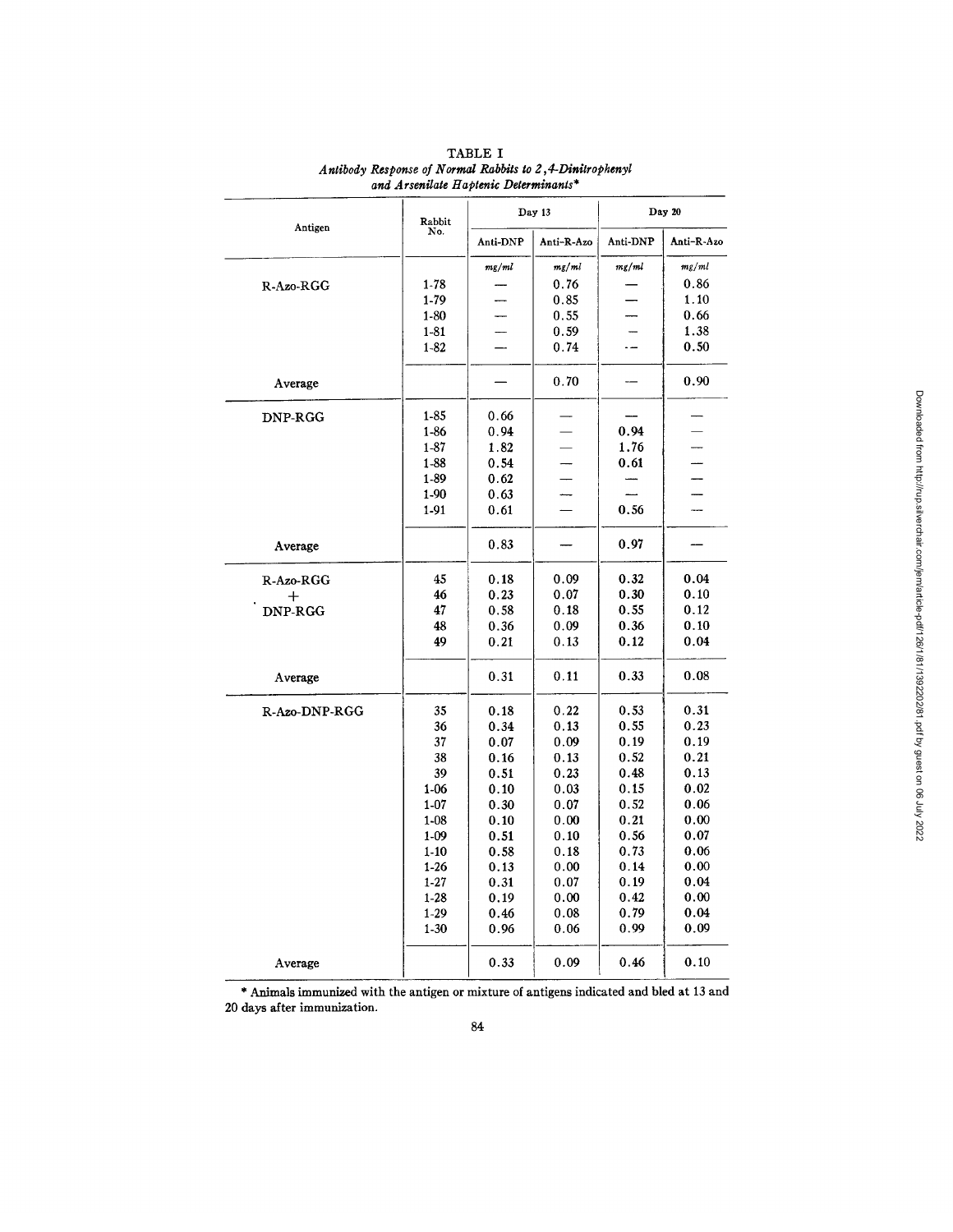clear that a marked degree of antigenic competition exists between the DNP and the R-Azo haptenic determinants. Presentation of the two haptens simultaneously results in approximately a 60% decrease in anti-DNP antibody synthesis and a 90 % decrease in anti-R-Azo antibody synthesis. Thus, in this

TABLE II *Effect of Anti-DNP Antibody upon the Response of Rabbits to Dinitrophenyl*  and Arsenilate Haptenic Determinants\*

| Antigen       | Rabbit<br>No. | Day 13   |            | Day 20   |                    |
|---------------|---------------|----------|------------|----------|--------------------|
|               |               | Anti-DNP | Anti-R-Azo | Anti-DNP | Anti-R-Azo         |
|               |               | mg/ml    | mg/ml      | mg/ml    | $m_{\tilde{K}}/ml$ |
| R-Azo-DNP-RGG | 40            | 0.01     | 0.00       | 0.04     | 0.03               |
|               | 41            | 0.03     | 0.34       | 0.06     | 0.08               |
|               | 42            | 0.05     | 0.00       | 0.37     | 0.50               |
|               | 43            | 0.07     | 0.22       | 0.15     | 0.22               |
|               | 44            | 0.02     | 0.04       | 0.01     | 0.13               |
|               | $1-11$        | 0.10     | 0.03       | 0.05     | 0.02               |
|               | $1-12$        | 0.11     | 0.16       | 0.06     | 0.06               |
|               | $1-13$        | 0.19     | 0.37       | 0.57     | 0.04               |
|               | $1 - 14$      | 0.12     | 0.03       | 0.01     | 0.02               |
|               | $1 - 21$      | 0.05     | 0.14       | 0.05     | 0.05               |
|               | $1 - 22$      | 0.04     | 0.12       | 0.09     | 0.12               |
|               | $1 - 23$      | 0.00     | 0.06       | 0.05     | 0.04               |
|               | $1 - 24$      | 0.07     | 0.16       | 0.11     | 0.07               |
|               | $1 - 25$      | 0.05     | 0.07       | 0.04     | 0.05               |
| Average       |               | 0.07     | 0.12       | 0.12     | 0.10               |
| R-Azo-RGG     | 50            | 0.09     | 0.31       | 0.23     | 0.20               |
| ┿             | 51            | 0.06     | 0.16       | 0.18     | 0.19               |
| DNP-RGG       | 52            | 0.02     | 0.25       | 0.02     | 0.23               |
|               | 53            | 0.09     | 0.25       | 0.21     | 0.19               |
|               | 54            | 0.06     | 0.26       | 0.23     | 0.24               |
| Average       |               | 0.06     | 0.25       | 0.17     | 0.21               |

\* 20.4 mg anti-DNP antibody given intravenously on day before immunization with the antigen indicated.

system, competition results in a decrease in antibody synthesis against both determinants with the anti-R-Azo response being depressed to a significantly greater extent than the anti-DNP response. Furthermore, the sum of the amounts of anti-DNP and anti-R-Azo antibody formed when both haptens are presented simultaneously is significantly less than  $(P < 0.05$  by Student's  *test) the amount of antibody formed against either hapten presented alone.*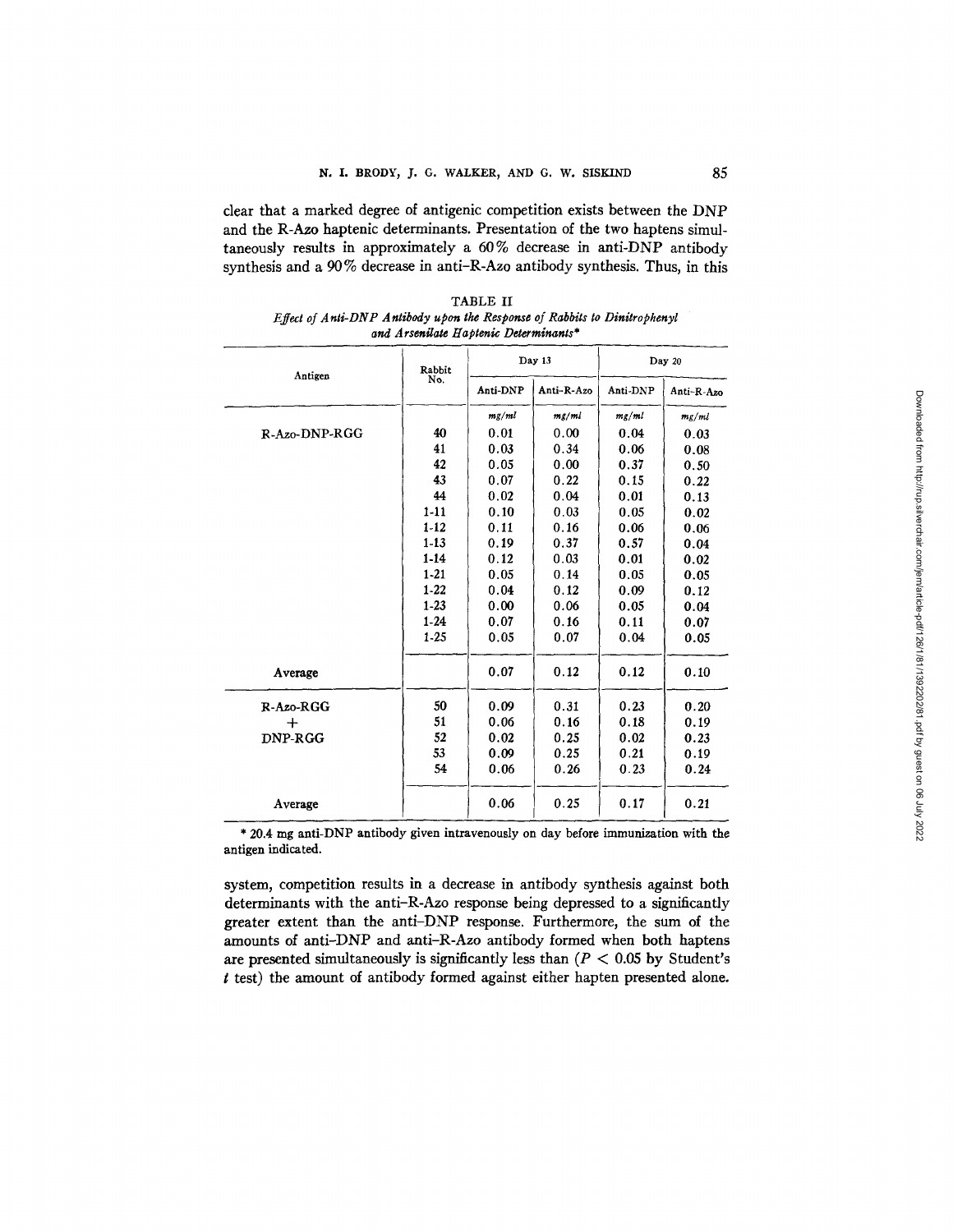Furthermore, the degree of depression of antibody synthesis is identical whether the two haptens are presented on the same carrier molecule  $(R-Az0_{15}-DNP_{27}-$ RGG) or on separate carrier molecules (a mixture of DNP<sub>28</sub>-RGG and R-Azo<sub>12</sub>-RGG).

| Antigen       | Rabbit   | Day 13   |            | Day 20   |            |
|---------------|----------|----------|------------|----------|------------|
|               | No.      | Anti-DNP | Anti-R-Azo | Anti-DNP | Anti-R-Azo |
|               |          | mg/ml    | mg/ml      | mg/ml    | mg/ml      |
| R-Azo-RGG     | $2 - 79$ | 0.14     | 0.00       | 0.16     | 0.00       |
| ┿             | 2-80     | 0.43     | 0.00       | 1.12     | 0.00       |
| DNP-RGG       | $2-81$   | 0.64     | 0.02       | 0.90     | 0.01       |
|               | $2 - 82$ | 0.58     | 0.00       | 0.70     | 0.03       |
|               | $2 - 83$ | 0.42     | 0.00       | 0.68     | 0.00       |
| Average       |          | 0.44     | < 0.01     | 0.71     | 0.01       |
| R-Azo-DNP-RGG | $2 - 07$ | 0.07     | 0.04       | 0.28     | 0.03       |
|               | $2 - 08$ | 0.08     | 0.05       | 0.17     | 0.00       |
|               | $2-09$   | 0.52     | 0.05       | 1.06     | 0.04       |
|               | $2 - 10$ | 0.15     | 0.05       | 0.92     | 0.03       |
|               | $2 - 58$ | 0.26     | 0.03       | 0.71     | 0.02       |
|               | $2 - 59$ | 0.66     | 0.03       | 0.89     | 0.00       |
|               | 2-60     | 0.41     | 0.08       | 0.44     | 0.03       |
|               | $2 - 61$ | 0.05     | 0.08       | 0.29     | 0.00       |
|               | $2 - 62$ | 0.16     | 0.04       | 0.23     | 0.02       |
| Average       |          | 0.26     | 0.05       | 0.56     | 0.02       |

TABLE III *Effect of Anti-Arsenilate Antibody upon the Response of Rabbits to the Dinitrophenyl and the Arsenilate ttaptenic Determinants\** 

\* 20 mg of anti-R-Azo antibody given intravenously 1 day before immunization with the antigen indicated. Rabbits 2-07-2-10 received purified anti-R-Azo-BGG. Rabbits 2-58-2-62 and 2-79-2-83 received anti-R-Azo-RGG antiserum.

The results of specific suppression of anti-DNP antibody formation by passive antibody upon the immune response to the DNP and R-Azo haptens when they are presented simultaneously, either on the same or on separate carrier molecules, are presented in Table II. 20.4 mg of passive antibody was given intravenously 1 day prior to immunization. It can be seen (by comparison with Table I) that under both conditions passive anti-DNP antibody results in a marked and specific suppression of anti-DNP antibody synthesis. Approximately 80% suppression of anti-DNP antibody production was observed 13 days after immunization. When immunization was carried out with the doubly conjugated antigen  $R-Azo_{15}-DNP_{27}-RGG$ , suppression of anti-DNP antibody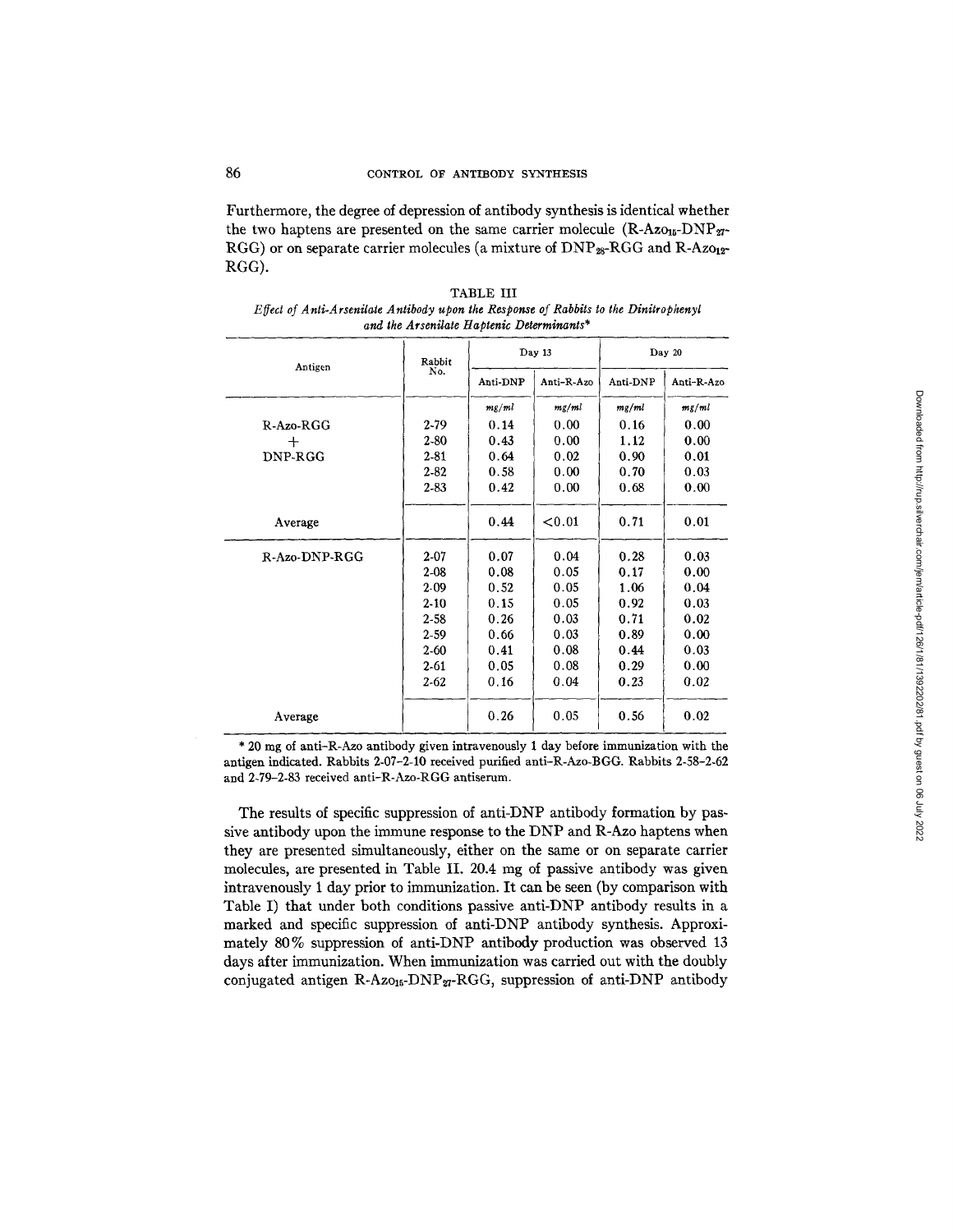synthesis was not accompanied by any change in anti-R-Azo antibody synthesis. In contrast, when a mixture of DNP<sub>28</sub>-RGG and R-Azo<sub>12</sub>-RGG was employed, suppression of anti-DNP antibody formation with passive antibody resulted in a more than twofold increase in the amount of anti-R-Azo antibody produced. This increase was found to be statistically significant ( $P < 0.01$  by Student's  $t$  test). Thus, suppression of antibody formation against one hapten resulted in a partial elimination of antigenic competition if, and only if, the competing antigenic determinants were on different molecules. When the two haptens were present on the same carrier molecule, suppression of antibody formation against one hapten had no effect upon antibody formation against the other.

Table III indicates the effect of suppressing anti-R-Azo antibody formation with passively administered anti-R-Azo antibody upon antibody formation against DNP and R-Azo haptens administered simultaneously (cf. Table I). The results obtained were completely compatible with the data discussed above (Table II) relating to suppression with anti-DNP antibody. Suppression of the response to one hapten resulted in an increased response to the second hapten when the two haptens were present on different carrier molecules and had no effect on the response to the second hapten when the two determinants were present on the same molecule.

#### **DISCUSSION**

The experiments reported indicate that, in the system studied, antigenic competition between haptenic determinants occurs to the same extent whether the two haptens are on the same or on separate carrier molecules. Competition resulted in decreased antibody production to both determinants. When determinants were presented simultaneously, the sum of the amounts of antibody formed against each determinant was significantly less than that formed to either determinant presented alone. It was further shown that suppression of antibody formation to one determinant by passive antibody partially eliminated the depressive effects of antigenic competition when the two haptens were located on separate carrier molecules but had no effect on antibody production to the second hapten when the two determinants were present on the same molecule.

Suppression of antibody formation by passive antibody is assumed to involve binding of antigen, but the detailed mechanism is still not understood. Two general possibilities exist:  $(a)$  the binding of antigenic determinants by antibody results in a rapid clearance and destruction of antigen molecules by phagocytic cells and thus prevents antigen molecules from reaching sites essential for the initiation of antibody synthesis, or  $(b)$  the binding of antigenic determinants prevents interaction of the determinant with some receptor site and thus prevents initiation of antibody formation. If the first possibility were correct, it would be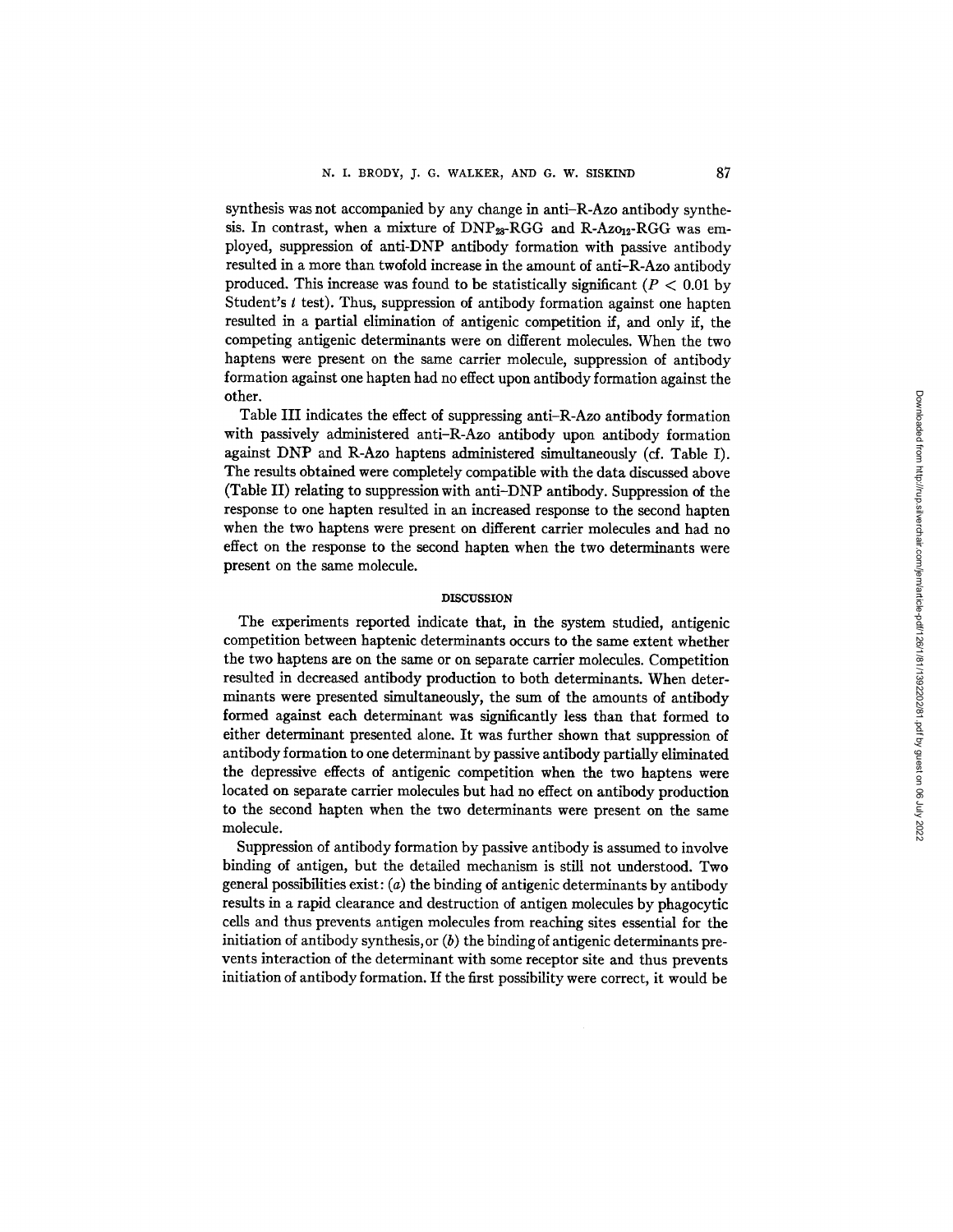expected that suppression of antibody formation against an antigen would be "molecule specific": that is, antibody against any determinant would result in opsonization and rapid clearance of the entire antigenic molecule with consequent suppression of antibody synthesis to all antigenic determinants present on the molecule. This hypothesis has been tested. It was found that with two determinants present on one molecule, suppression of antibody formation against one determinant clearly does not suppress antibody formation against the second determinant. We feel that these findings conclusively exclude the first hypothesis. Thus, simple phagocytosis and elimination of antigen prior to reaching antibody-forming sites cannot account for immunological suppression. The second possibility is consistent with all available data.

As we have discussed previously (16), the stimulation of immunocompetent cells to proliferate and produce antibody may be dependent upon the interaction of antigen with preformed "antibody" present on or in these cells. Such a "selection" theory presumes that cells precommitted to respond to a particular antigen are present in the animal prior to contact with antigen. Whether the "antigen" triggering such a cell is "native" or in some manner "processed" cannot be stated at present. Furthermore, the nature of the "antibody" associated with such precommitted cells is totally unknown. It is hypothesized that this cell-associated "antibody" has a binding site identical with that of the antibody molecules to be produced by the cell after interaction with antigen. Such a theory is consistent with the mechanism of suppression discussed above. Passively administered antibody competes with "cell-associated antibody" for available antigen molecules. Once bound to circulating antibody, the antigenic determinant is no longer available for binding to "cell-associated antibody" and thus is incapable of triggering cell proliferation and antibody synthesis. This theory would imply  $(a)$  that a second determinant present on the same antigen molecule should be relatively unaffected by the binding of antibody to one determinant, and  $(b)$  that the ability of antibody to suppress should be related to its binding affinity for the homologous haptenic determinant. The first prediction was tested and confirmed by the experiments reported in the present paper. Findings to be reported elsewhere are consistent with the second2

The mechanism of antigen competition is still not understood. That the locus of competition is at the level of the antibody-forming cell itself is inconsistent with any selectional theory of antibody synthesis which presumes precommitted cells each of which is competent to produce only a single or a very small number of antibodies of different specificity. If we assume, as appears reasonable at present, a selectional theory of antibody synthesis, we are forced to conclude that antigenic competition occurs at some step in the antibody-

<sup>1</sup> Walker, J. G., and G. W. Siskind. Studies on the control of antibody synthesis. Effect of antibody affinity upon its ability to suppress antibody formation. Submitted for publication.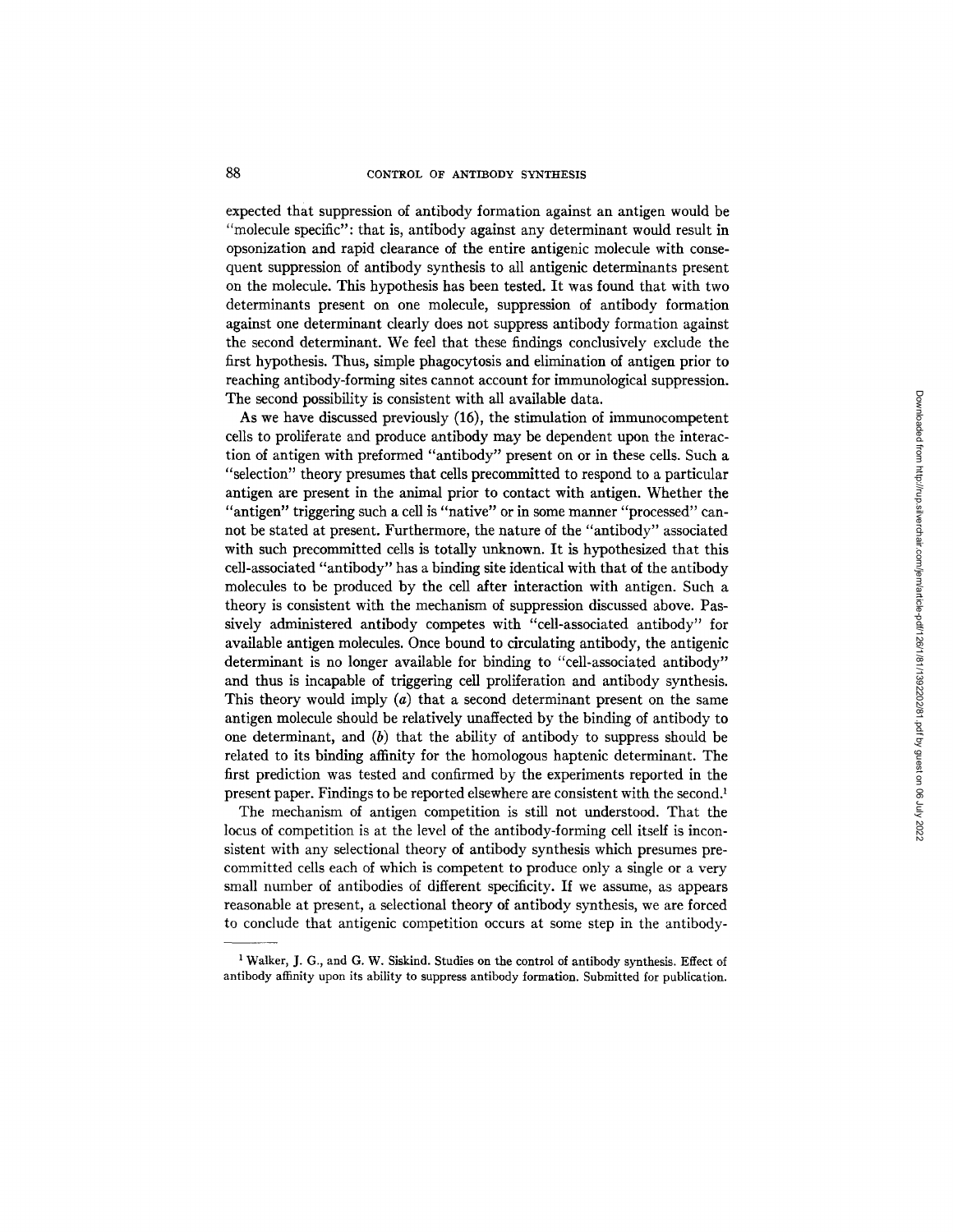forming mechanism prior to the antibody-synthesizing cell. It has been suggested by previous workers (17) that some variety of "processing" of antigen, perhaps in macrophages, is required prior to the initiation of antibody synthesis. Presumably, it would be at some point in this "processing" step that antigenic competition occurs. It is clear from the data presented that antigenic competition and suppression by passive antibody occur at different steps in the sequence of events leading to antibody synthesis. The step affected by passive antibody appears to involve specifically the antigenic determinant. In contrast, the step involved in antigenic competition appears to involve more of the antigen molecule than the specific determinant. It is difficult to visualize how the differences in behavior seen when the two determinants were on the same or on different molecules could be explained purely on the level of antibody specificity.

The finding reported that two haptenic determinants exhibit equivalent competition whether they are located on the same or on different carrier molecules may be purely fortuitous. This is suggested by the observation recently reported by Arnkraut et al. (18) that, in their systems, competition occurred only when both haptens were on the same carrier molecule. Thus, the results obtained in such comparisons may be dependent upon a variety of variables, e.g., nature of the two haptens, nature of the carrier molecules, degree of substitution, dose of antigens used in immunization, etc.

Uhr has suggested that circulating antibody operates through a type of "feedback" mechanism in the control of antibody synthesis  $(3, 4)$ . By combining with antigen, circulating antibody would function in limiting the immune response and prevent uneconomical hyperimmunization. Our studies suggest an additional regulatory function for circulating antibody in shifting the specificity of the immune response under certain circumstances. Most important, naturally occurring antigenic materials (e.g., bacteria) contain a variety of determinants located both on the same and on different molecules. When an infected animal is presented with a variety of antigens elaborated by any bacteria, antigenic competition would be expected to limit the response to some or all of these antigens. It is known that with certain bacteria, antibodies directed against some antigens can provide significant protection while antibodies against other antigenic determinants of these organisms are ineffective. If the initial antibodies formed by an infected host should have specificities ineffective in conferring protection, a mechanism to shift the immune response towards other antigenic determinants would be very advantageous. Under these circumstances the intial circulating antibody response would serve to suppress further antibody formation to these antigens and would, as demonstrated here, increase the antibody response to other antigens. A control mechanism which encouraged a shift of the immune response towards different antigens if an infection failed to be controlled by the initial immune response would, of course, be highly advantageous to the animal.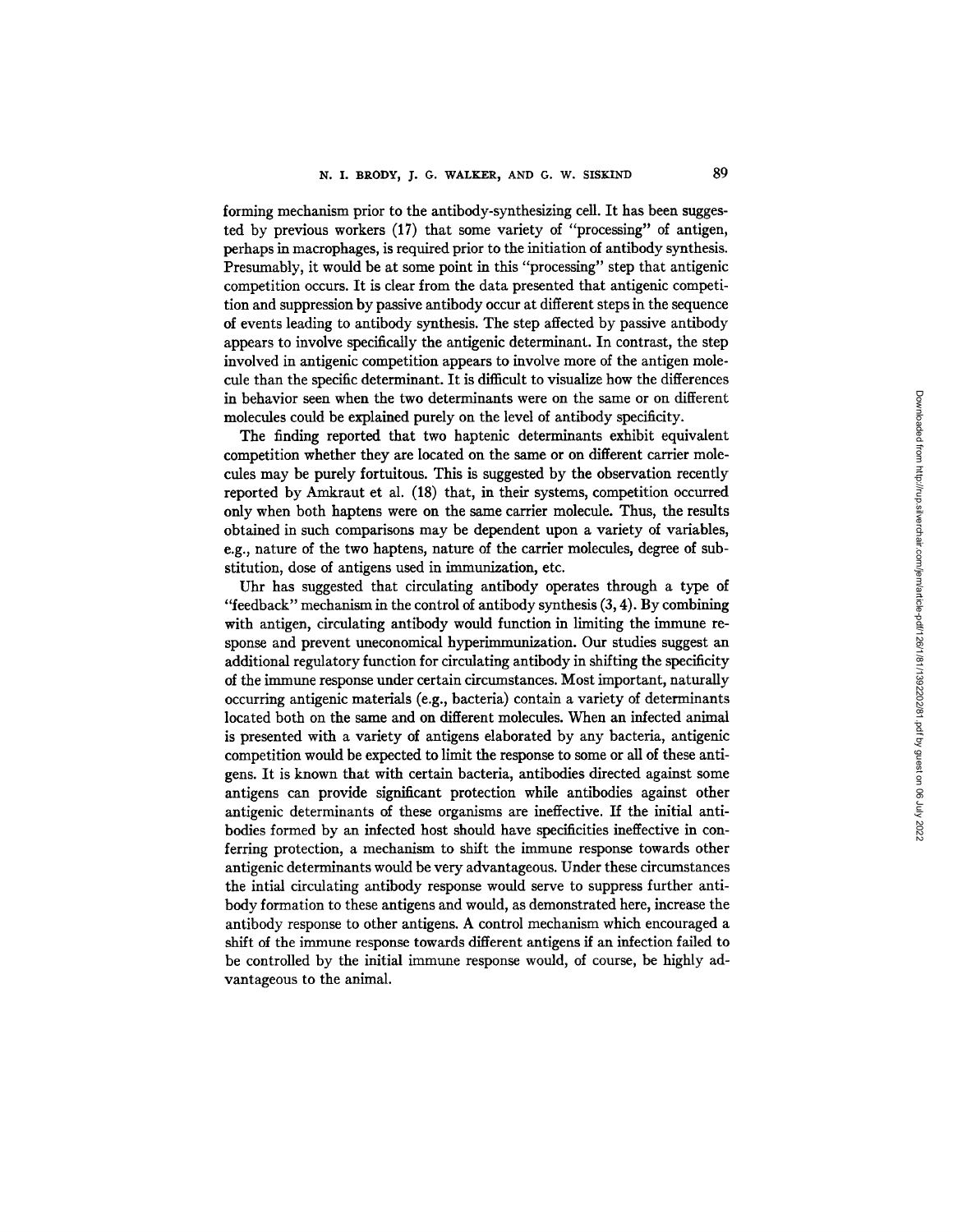#### **SUMMARY**

In the system studied, antigenic competition between two haptenic determinants was found to be of the same extent whether the haptens were on the same or on separate carrier molecules. Suppression of antibody formation to one determinant by administration of passive antibody partially eliminated the depressive effects of antigenic competition when the two haptens were located on separate carrier molecules but had no effect on antibody production to the second hapten when the two determinants were present on the same molecule. The results are discussed in terms of the mechanisms of suppression, antigenic competition, and control of antibody formation.

### REFERENCES

- 1. Adler, F. L. 1959. Competition of antigens. *In* Mechanisms of Hypersensitivity. J. H. Shaffer, G. A. LoGrippo, and M. W. Chase, editors. Little, Brown & Co. Inc., Boston.
- 2. Adler, F. L. 1964. Competition of antigens. *Progr. Allergy.* 8:41.
- 3. Uhr, J. W., and J. B. Baumann. 1961. Antibody formation. I. The suppression of antibody formation by passively administered antibody. *J. Exptl. Med.* 113:935.
- 4. Finkelstein, M. S., and J. W. Uhr. 1964. Specific inhibition of antibody formation by passively administered 19S and 7S antibody. *Science.* 146:67.
- 5. Sahiar, K., and R. S. Schwartz. 1964. Inhibition of 19S antibody synthesis by 7S antibody. *Science.* 145:395.
- 6. Rowley, D. A., and F. W. Fitch. 1964. Homeostasis of antibody formation in the adult rat. *J. Exptl. Med.* 120:987.
- 7. Moiler, G., and H. Wigzell. 1965. Antibody synthesis at the cellular level. Antibody-induced suppression of 19S and 7S antibody response. *J. Exptl. Med.*  121:969.
- 8. Wigzell, H. 1966. Antibody synthesis at the cellular level. Antibody-induced suppression of 7S antibody synthesis. *J. Exptl. Med.* 124:953.
- 9. Eisen, H. N., M. E. Carsten, and S. Belman. 1954. Studies of hypersensitivity to low molecular weight substances. III. The 2,4-dinitrophenyl group as a determinant in the precipitin reaction. *J. Immunol.* **73:**296.
- 10. Eisen, H. N., S. Be]man, and M. E. Carsten. 1953. The reaction of 2,4-dinitrobenzenesulfonic acid with free amino groups of proteins. *J. Am. Chem. Soc.*  75:4583.
- 11. Eisen, H. N., M. Kern, W. T. Newton, and E. Helmreich. 1959. A study of the distribution of 2,4-dinitrobenzene sensifizers between isolated lymph node ceils and extraceilular medium in relation to induction of contact skin sensitivity. *J. Exptl. Med.* 110:187.
- 12. Ramachandran, L. K., and L. V. S. Sastry. 1962. Spectrometric evaluation of the approximate pK of the carboxyl group in 2,4-dinitrophenyl-amino acids. *Biochemistry.* 1:75.
- 13. Tabachnick, M., and H. Sobotka. 1960. Azoproteins. II. A spectrophotometric study of the coupling of diazotized arsanilic acid with proteins. *J. Biol. Chem.*  235:1051.